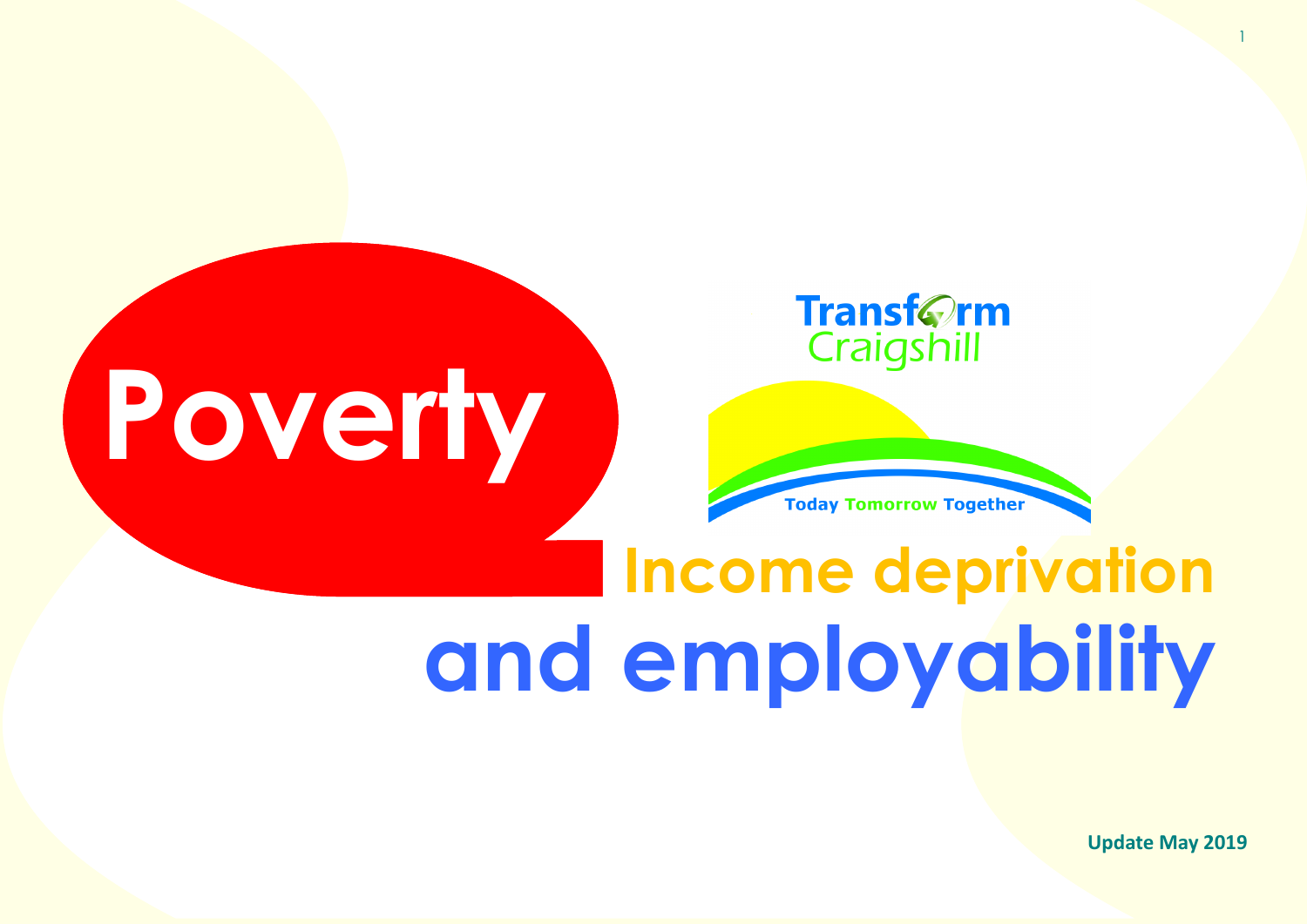#### **challenges**

#### **poverty, income deprivation and employability**

Poverty, income deprivation and employability priorities from community consultation, statistics, profiling and mapping of services and organisations



Support for migrants with basic information and ongoing support



Lack of healthy wages in local employment opportunities



Employability YP



Families living in poverty



homelessness Equity gap amongst



Transport—travel costs YP



Working poor



Universal Credit

young people

Clubs for 8-12 years

Families with restricted Wi-Fi at home impacting



Aspirations YP



Literacy and numeracy



Parents and grandparents coming in to support in the school during the day



Access to free ATMs



Access to good quality food





Work on relationships and expectations YP



Intergenerational work YP



 $\mathcal{L}$ 

Ability to access BA courses locally



Ability to access training for playgroup workers to continue practice



Mental health of young people



No after school care



Work with young men





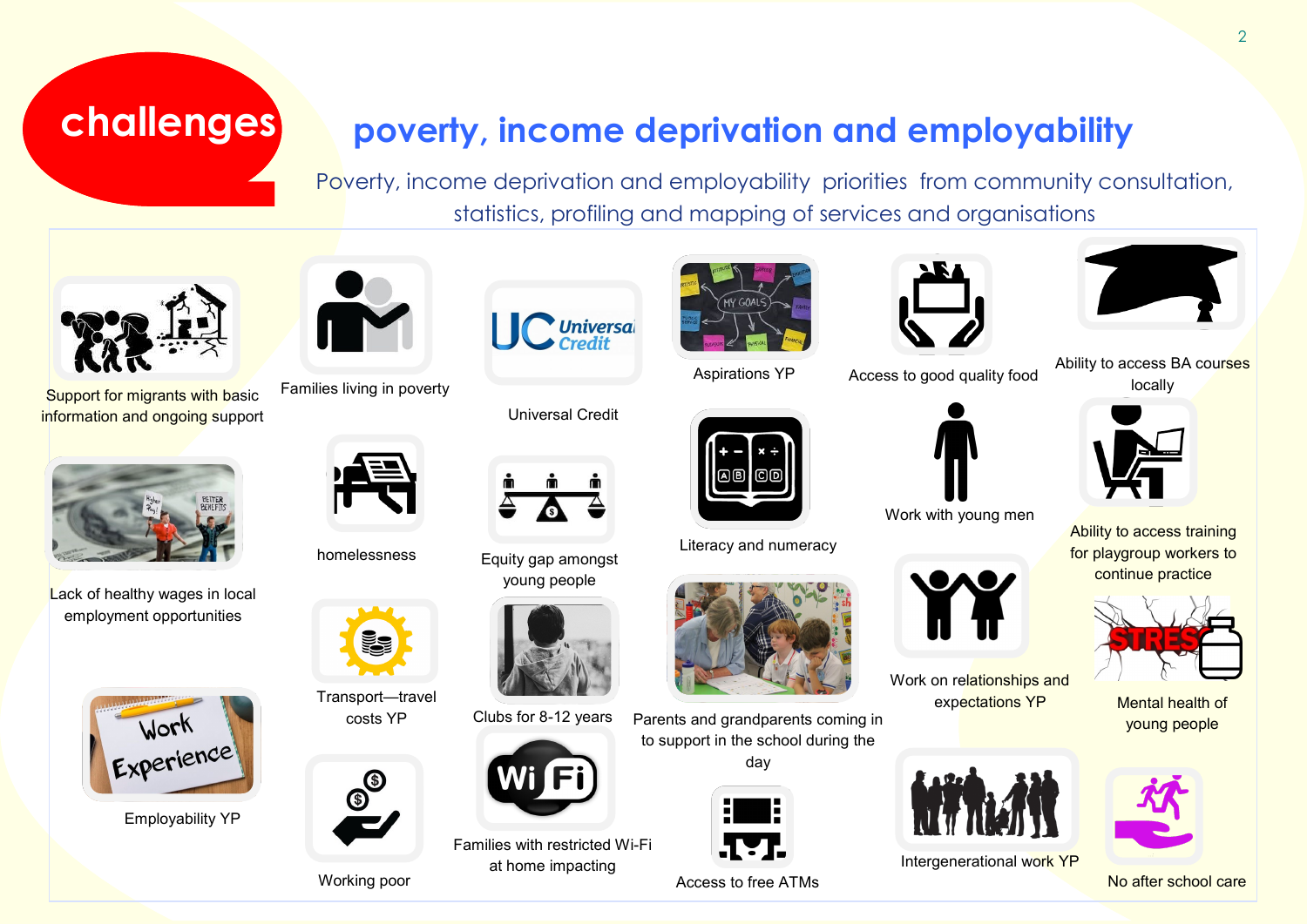**Transf**@rm Craigshill



### **Income deprivation and employability**

- Access to good quality food
- Child poverty
- Universal credit
- homelessness
- Low wages and unsecure employment
- Wi fi access
- Period poverty
- ATMs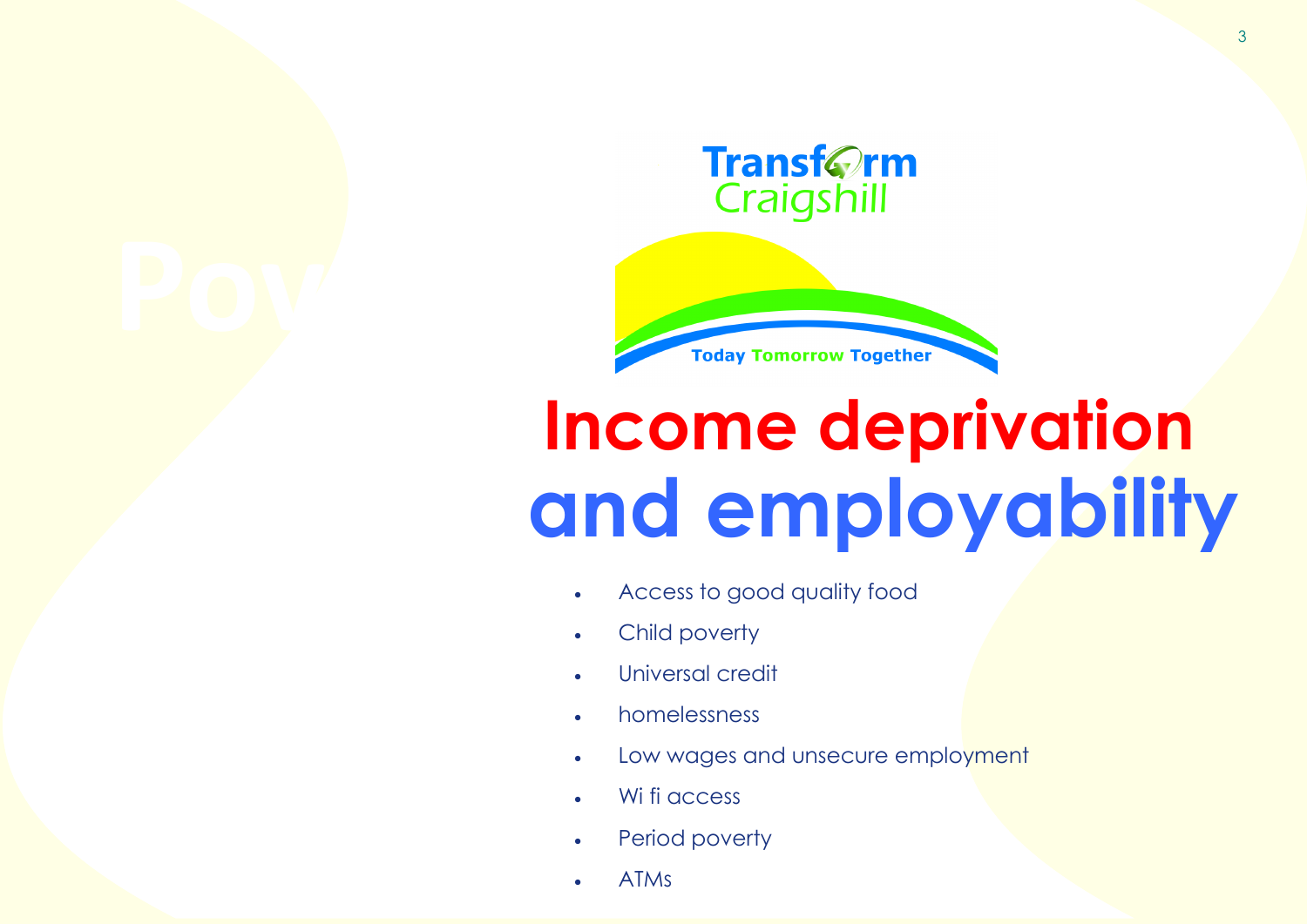

## **Food poverty**

| Key Issues /needs identified: Food poverty                                                                                                                                                                                                                                                                                                                                                              |                                                                                                                                                                                                                                                                                                                              |  |  |  |  |
|---------------------------------------------------------------------------------------------------------------------------------------------------------------------------------------------------------------------------------------------------------------------------------------------------------------------------------------------------------------------------------------------------------|------------------------------------------------------------------------------------------------------------------------------------------------------------------------------------------------------------------------------------------------------------------------------------------------------------------------------|--|--|--|--|
| <b>Current position:</b>                                                                                                                                                                                                                                                                                                                                                                                | Outcome:                                                                                                                                                                                                                                                                                                                     |  |  |  |  |
| The current climate shows increase in rent arrears, homelessness,<br>access to affordable and fresh food, access to hot meals due to the<br>universal credit role out and working poor                                                                                                                                                                                                                  | That individuals and families have access to fresh, quality affordable<br>food and that everyone has the means and ability to make healthy<br>meals and have the opportunity to have at least one hot meal a day                                                                                                             |  |  |  |  |
| <b>Baseline evidence and measures</b><br>Craigshill is one of the SIMD 2016 15-20% most deprived WLC<br>datazones.<br>Craigshill Foodbank 2018 - 181 Adults & 108 children, total of 289<br>people.<br>Inveralmond Community HS, 23% of pupils received free school<br>meals.<br>Percentage of children in poverty (EL & EC ward), Oct-Dec 2015 -<br>13% before housing costs, 21% after housing costs. | Local Plan outcome indicators<br><b>Short term:</b> That residents and organisations have increased knowledge<br>of foodbank referrers, food provision and cooking facilities.<br><b>Medium term:</b> That there is an increase in local provision of fresh, quality<br>affordable food; community food being grown locally. |  |  |  |  |
| <b>How this fits into:</b><br>health inequalities.                                                                                                                                                                                                                                                                                                                                                      | The Local Outcome Improvement Plan: We live in resilient, cohesive and safe communities. We live longer, healthier lives and have reduced                                                                                                                                                                                    |  |  |  |  |
| <b>WLCPP Anti poverty strategy 2018-23 'Taking Action for Change'</b>                                                                                                                                                                                                                                                                                                                                   |                                                                                                                                                                                                                                                                                                                              |  |  |  |  |
| Targeting services to reduce inequalities<br>$\bullet$                                                                                                                                                                                                                                                                                                                                                  | <b>Outcome 1:</b> maximise financial resources of households on low incomes                                                                                                                                                                                                                                                  |  |  |  |  |
| Shifting resources upstream to deliver preventable measures<br>$\bullet$<br>Ensuring that we obtain the maximum impact for our<br>$\bullet$                                                                                                                                                                                                                                                             | <b>Outcome 5:</b> low income households are able to access services and be<br>socially and financially included                                                                                                                                                                                                              |  |  |  |  |
| expenditure                                                                                                                                                                                                                                                                                                                                                                                             | <b>Outcome 7:</b> reduce the number of children living in relative poverty                                                                                                                                                                                                                                                   |  |  |  |  |
|                                                                                                                                                                                                                                                                                                                                                                                                         | <b>Outcome 8:</b> increase opportunities for local people to fully participate in<br>their communities and bring about change                                                                                                                                                                                                |  |  |  |  |
|                                                                                                                                                                                                                                                                                                                                                                                                         |                                                                                                                                                                                                                                                                                                                              |  |  |  |  |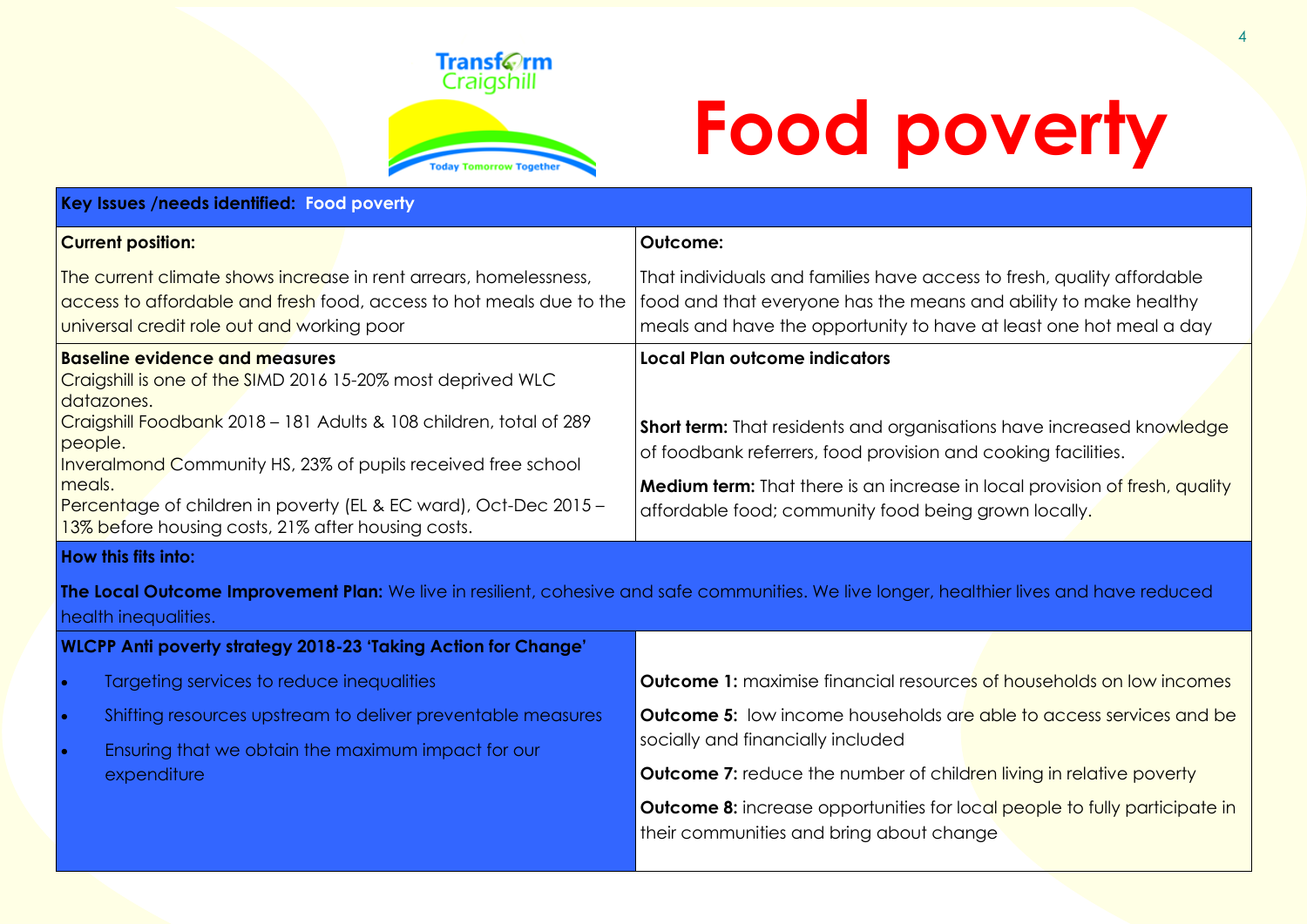

## **Food poverty**

| <b>Outcome required</b>                                                                | What do we need to<br>do                                                                                                                                                       | How are we going to do it                                                                   | What do we need<br>resources) to do it | Who is going to do it       | <b>Timeframe</b>  | How will we know we are succeeding? out-<br>come indicator/outputs        |
|----------------------------------------------------------------------------------------|--------------------------------------------------------------------------------------------------------------------------------------------------------------------------------|---------------------------------------------------------------------------------------------|----------------------------------------|-----------------------------|-------------------|---------------------------------------------------------------------------|
|                                                                                        |                                                                                                                                                                                |                                                                                             |                                        |                             |                   |                                                                           |
| All families and resi-<br>dents have access to<br>fresh and quality<br>affordable food | Visit services, busi-<br>nesses and organisa-<br>tions to din out what<br>they offer<br>Develop a leaflet to<br>promote services un-<br>dertaking this<br><b>Identify</b> gaps | Map all services and or-<br>ganisations that have<br>fresh and quality afforda-<br>ble food | Funding for leaflet                    | <b>Almond Housing</b>       | June 2019         | Develop a leaflet of local food                                           |
|                                                                                        | Look at collaborative<br>ways to reduce gaps<br>in local provision                                                                                                             |                                                                                             |                                        |                             | August 2019       | Local leaflet in key places to promote where<br>to access affordable food |
| All families have                                                                      | Visit organisations to                                                                                                                                                         | Map services and organi-                                                                    |                                        | CLD student                 |                   |                                                                           |
| access to at least one                                                                 | find out if they offer                                                                                                                                                         | sations that offer hot<br>meals                                                             | Develop a process                      | (Craigsfarm)                | January 2019      |                                                                           |
| hot quality meal a                                                                     | hot meals                                                                                                                                                                      | Using an asset based ap-                                                                    |                                        | Craigsfarm/Almond           |                   |                                                                           |
| day                                                                                    | Identify gaps                                                                                                                                                                  | proach to work collabora-                                                                   | Test process                           | Housing/Open Door           | <b>March 2019</b> | Voucher scheme piloted                                                    |
|                                                                                        | Work collaboratively                                                                                                                                                           | tively to develop a                                                                         | Review process                         |                             | April 2019        | Voucher scheme developed and in place                                     |
|                                                                                        | to reduce gaps in ser-                                                                                                                                                         | scheme for those resi-<br>dents and families that                                           | Amend process as                       |                             | June 2019         |                                                                           |
|                                                                                        | vice                                                                                                                                                                           | are struggling with meals                                                                   | appropriate                            |                             |                   |                                                                           |
|                                                                                        |                                                                                                                                                                                |                                                                                             | Launch process                         |                             | September 2019    |                                                                           |
| Residents have a safe                                                                  | Get in touch with Rho-                                                                                                                                                         | Organise a keep safe                                                                        | Venue                                  | Com reg /Police/            | May 2019          |                                                                           |
| place to go if feeling                                                                 | na Police re training                                                                                                                                                          | training day                                                                                |                                        | <b>Transform Craigshill</b> |                   | All services and organisations are trained                                |
| vulnerable for sup-                                                                    |                                                                                                                                                                                |                                                                                             |                                        | group                       |                   | and displaying the keep safe signage for                                  |
| port and signposting                                                                   |                                                                                                                                                                                |                                                                                             |                                        |                             |                   | support                                                                   |
| as appropriate                                                                         |                                                                                                                                                                                |                                                                                             |                                        |                             | August 2019       |                                                                           |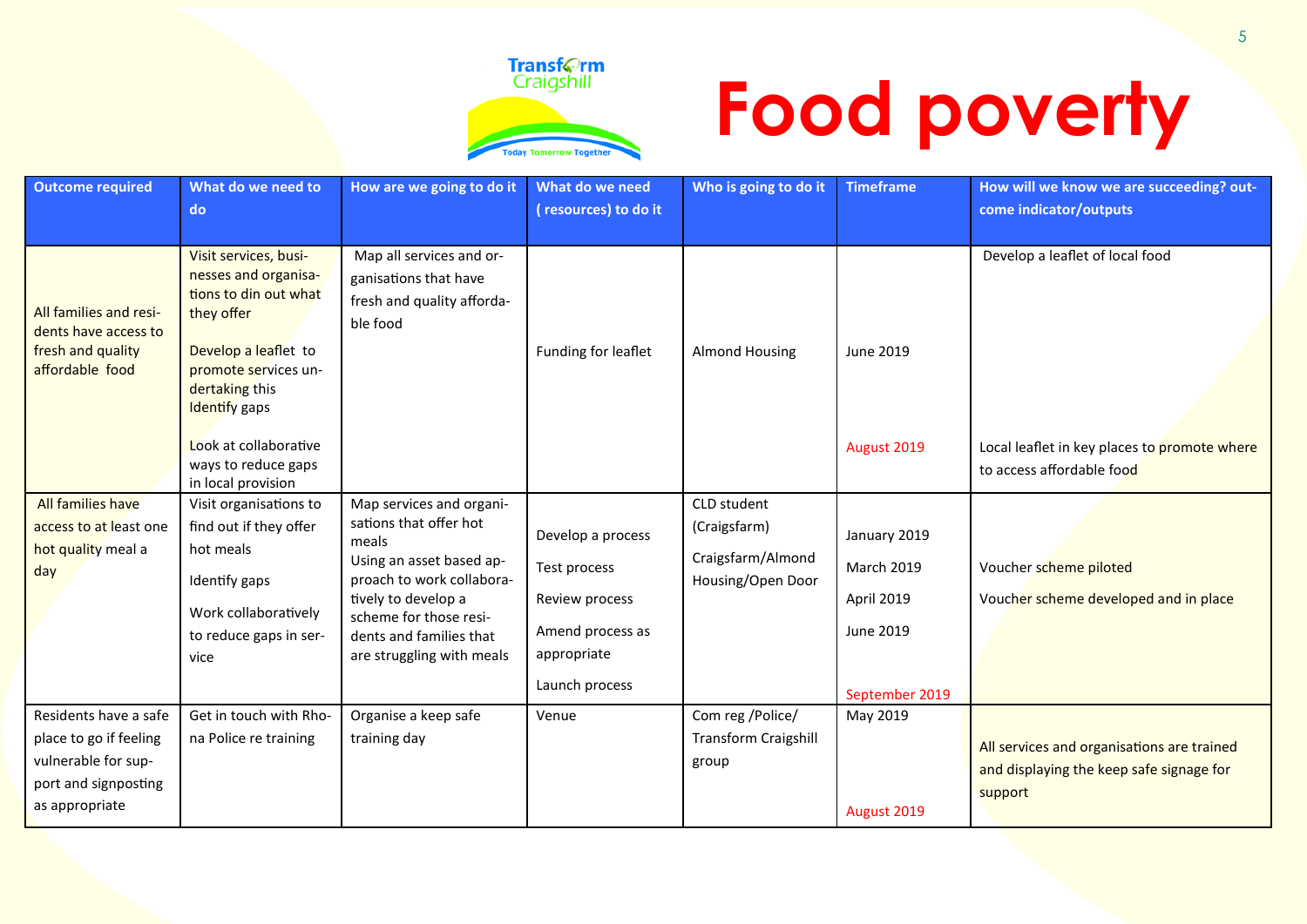#### 6 **Mapping: Access to fresh affordable food**













Breakfast/light lunch Community meal Hot food takeaway foodbank Foodbank Foodbank referral

No referral required

required

| <b>Services/organisations</b> | <b>Mon</b> | <b>Tues</b> | <b>Wed</b> | <b>Thurs</b> | Fri | Sat | Sun |
|-------------------------------|------------|-------------|------------|--------------|-----|-----|-----|
| <b>Community Fridge</b>       |            |             |            |              |     |     |     |
| <b>Riverside Youth Wing</b>   |            |             |            |              |     |     |     |
| <b>Craigshill Food Bank</b>   |            |             |            |              |     |     |     |
| <b>St Andrews Church</b>      |            |             |            |              |     |     |     |
| <b>The Coop</b>               |            |             |            |              |     |     |     |
| <b>The Mall</b>               |            |             |            |              |     |     |     |
|                               |            |             |            |              |     |     |     |
|                               |            |             |            |              |     |     |     |
| Craigshill GNN                |            |             |            |              |     |     |     |
|                               |            |             |            |              |     |     |     |
| Craigsfarm café               |            |             |            |              |     |     |     |
| Craigsfarm                    |            |             |            |              |     |     |     |
|                               |            |             |            |              |     |     |     |
|                               |            |             |            |              |     |     |     |
|                               |            |             |            |              |     |     |     |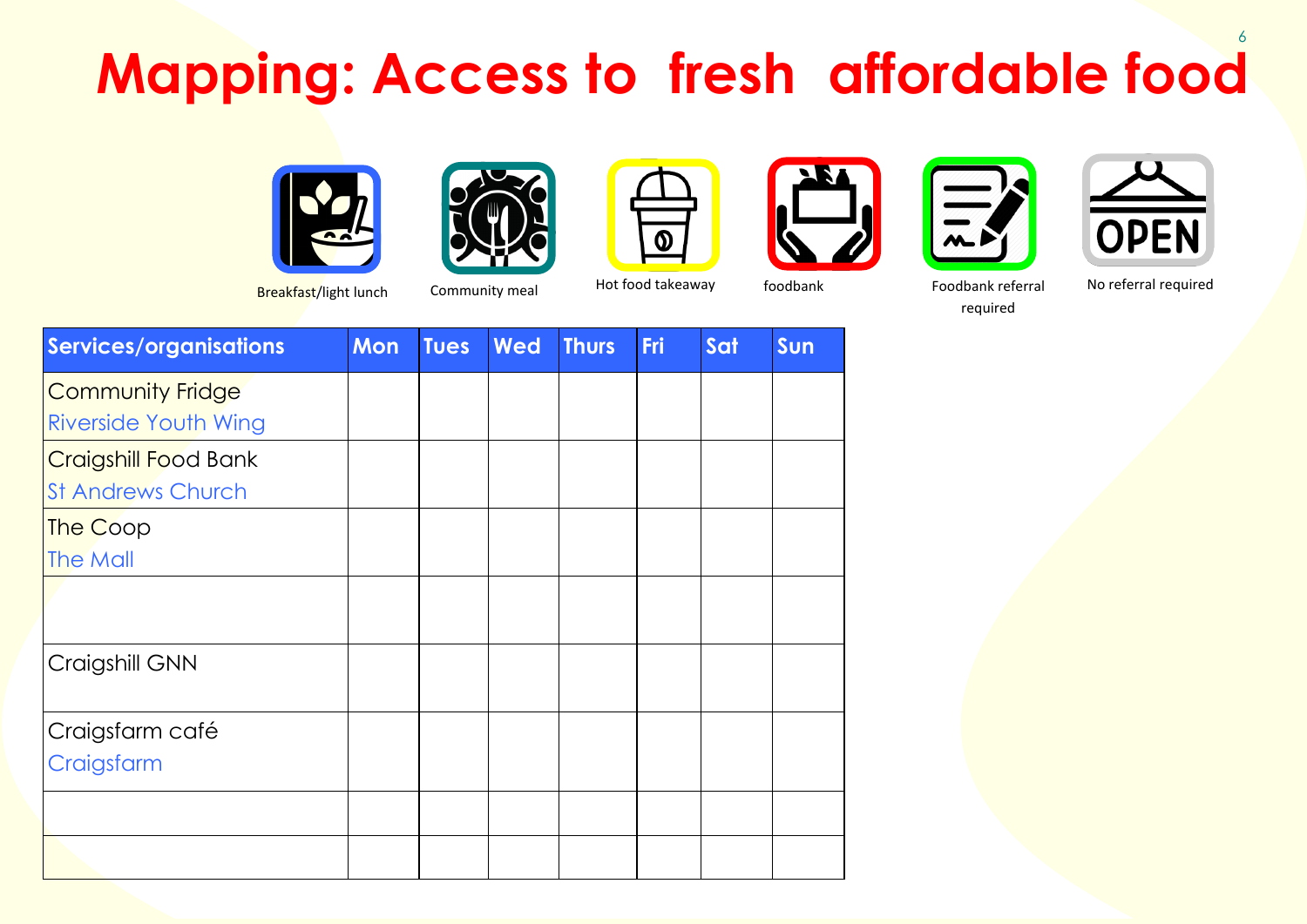#### 7 **Mapping: access to affordable meals**













Breakfast/light lunch Community meal Hot food takeaway foodbank Foodbank Foodbank referral

No referral required

required

| Services/organisations      | <b>Mon</b> | <b>Tues</b> | Wed | <b>Thurs</b> | <b>Fri</b> | Sat | Sun |
|-----------------------------|------------|-------------|-----|--------------|------------|-----|-----|
| <b>Community Fridge</b>     |            |             |     |              |            |     |     |
| <b>Riverside Youth Wing</b> |            |             |     |              |            |     |     |
| <b>Craigshill Food Bank</b> |            |             |     | 16.00-       |            |     |     |
|                             |            |             |     |              |            |     |     |
| <b>Craigshill GNN</b>       |            |             |     |              |            |     |     |
| <b>Almondbank</b>           |            |             |     |              |            |     |     |
| Craigsfarm café             |            |             |     |              |            |     |     |
| Craigsfarm                  |            |             |     |              |            |     |     |
| Breed and Butter café       |            |             |     |              |            |     |     |
|                             |            |             |     |              |            |     |     |
| Café                        |            |             |     |              |            |     |     |
| <b>Almondbank</b>           |            |             |     |              |            |     |     |
| Food Train (over 65s)       |            |             |     |              |            |     |     |
| Meal Makers (over 55s)      |            |             |     |              |            |     |     |
|                             |            |             |     |              |            |     |     |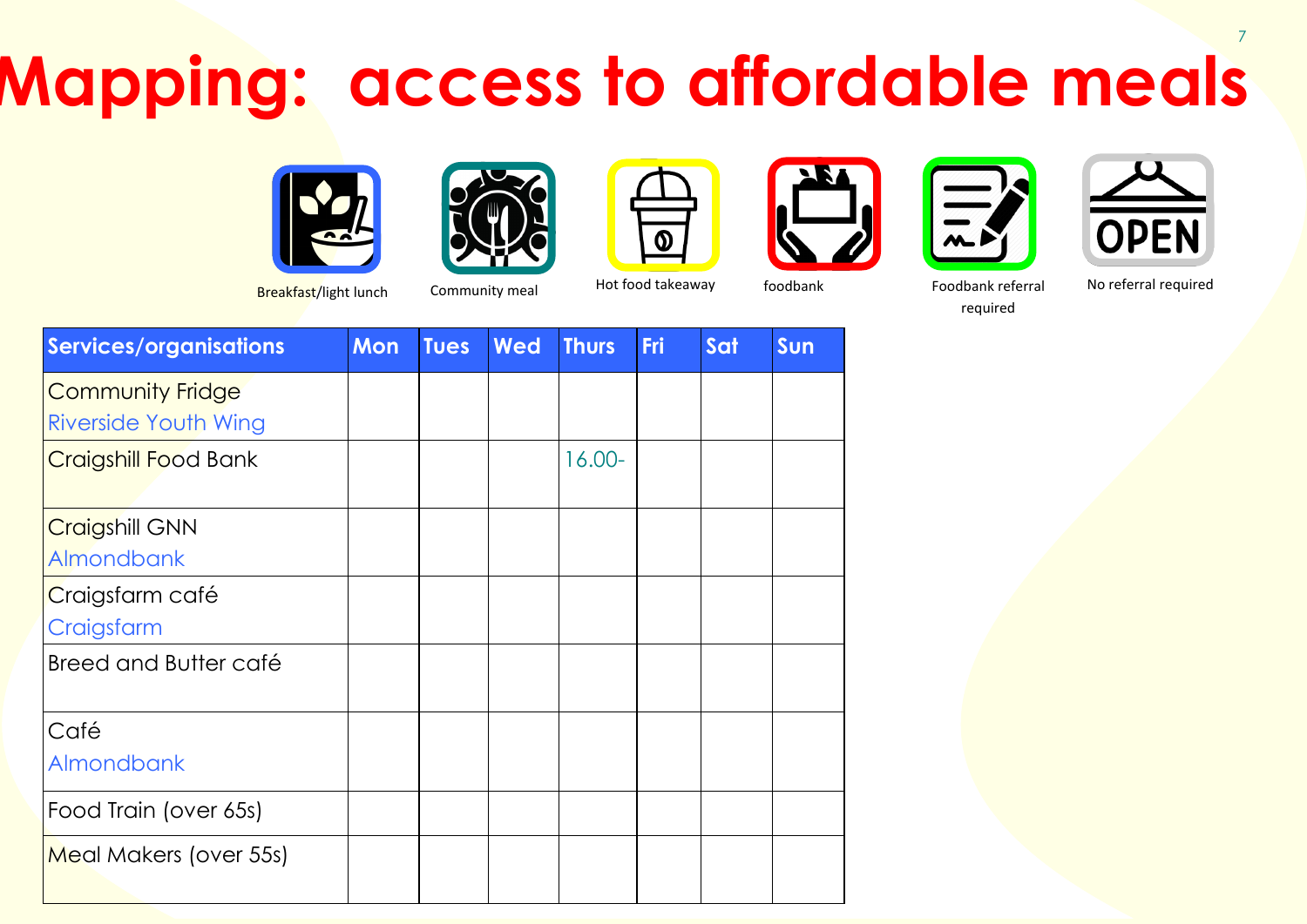#### **Mapping: safe place for community**













8

Breakfast/light lunch Community meal Hot food takeaway foodbank Foodbank Foodbank referral

No referral required

required

| <b>Services/organisations</b> | <b>Mon</b> | <b>Tues</b> | <b>Wed</b> | <b>Thurs</b> | Fri | Sat | Sun |
|-------------------------------|------------|-------------|------------|--------------|-----|-----|-----|
| <b>Community Fridge</b>       |            |             |            |              |     |     |     |
| <b>Riverside Youth Wing</b>   |            |             |            |              |     |     |     |
| <b>Craigshill Food Bank</b>   |            |             |            |              |     |     |     |
| <b>St Andrews Church</b>      |            |             |            |              |     |     |     |
| <b>Craigshill GNN</b>         |            |             |            |              |     |     |     |
| <b>Almondbank</b>             |            |             |            |              |     |     |     |
| Craigsfarm Café               |            |             |            |              |     |     |     |
| Craigsfarm                    |            |             |            |              |     |     |     |
|                               |            |             |            |              |     |     |     |
|                               |            |             |            |              |     |     |     |
|                               |            |             |            |              |     |     |     |
|                               |            |             |            |              |     |     |     |
|                               |            |             |            |              |     |     |     |
|                               |            |             |            |              |     |     |     |
|                               |            |             |            |              |     |     |     |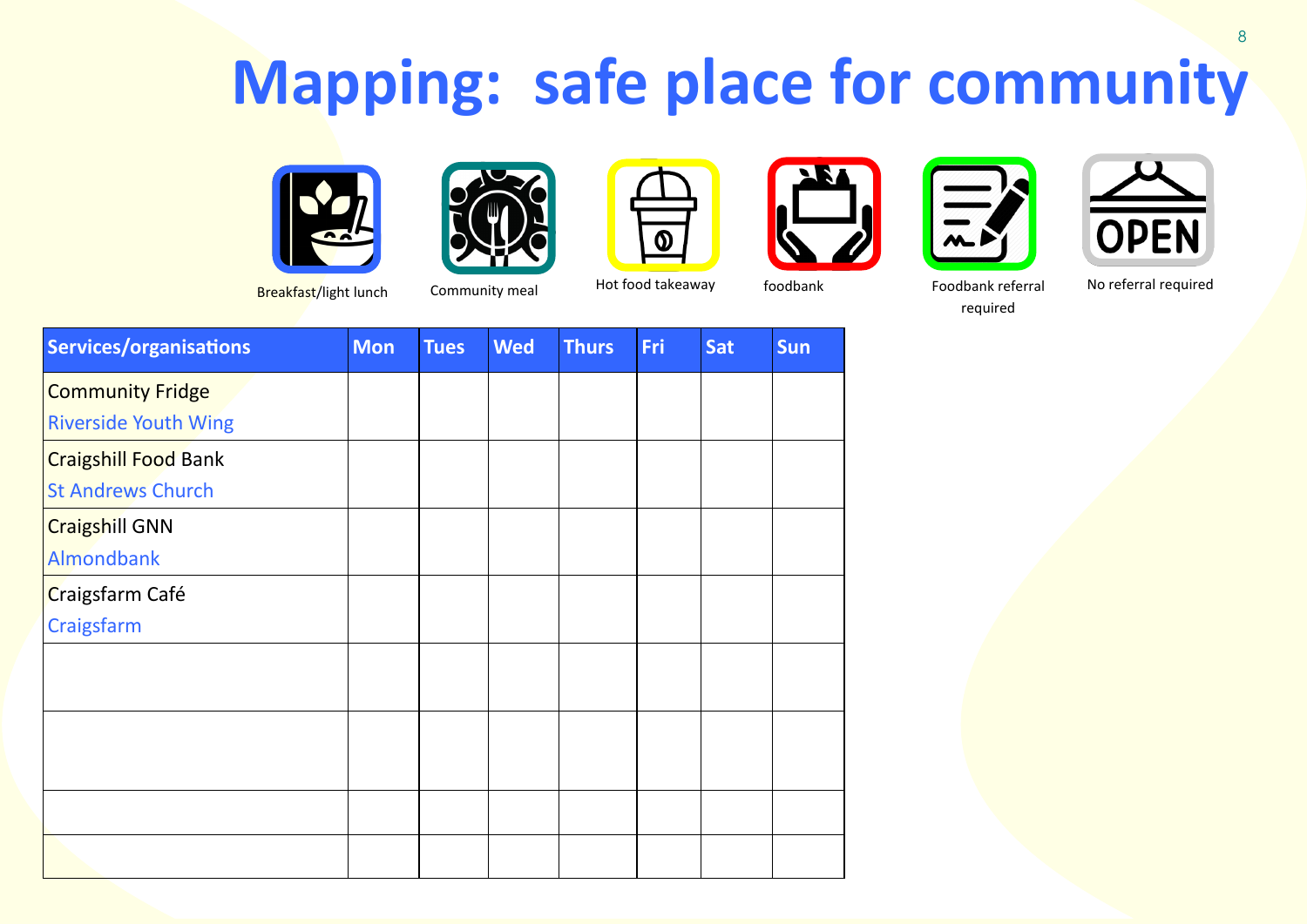

## **Period poverty**

| Key Issues /needs identified: period poverty                                                                           |                                                                                                                                           |  |  |  |  |
|------------------------------------------------------------------------------------------------------------------------|-------------------------------------------------------------------------------------------------------------------------------------------|--|--|--|--|
| <b>Current position:</b>                                                                                               | Outcome:                                                                                                                                  |  |  |  |  |
|                                                                                                                        |                                                                                                                                           |  |  |  |  |
| <b>Baseline evidence and measures</b>                                                                                  | <b>Local Plan outcome indicators</b>                                                                                                      |  |  |  |  |
| Craigshill is one of the SIMD 2016 15-20% most deprived WLC                                                            |                                                                                                                                           |  |  |  |  |
| datazones.                                                                                                             | Short term:                                                                                                                               |  |  |  |  |
| Craigshill Foodbank 2018 - 181 Adults & 108 children, total of 289<br>people.                                          | <b>Medium term:</b>                                                                                                                       |  |  |  |  |
| Inveralmond Community HS, 23% of pupils received free school<br>meals.                                                 |                                                                                                                                           |  |  |  |  |
| Percentage of children in poverty (EL & EC ward), Oct-Dec 2015 -<br>13% before housing costs, 21% after housing costs. |                                                                                                                                           |  |  |  |  |
| <b>How this fits into:</b>                                                                                             |                                                                                                                                           |  |  |  |  |
| health inequalities.                                                                                                   | The Local Outcome Improvement Plan: We live in resilient, cohesive and safe communities. We live longer, healthier lives and have reduced |  |  |  |  |
| <b>WLCPP Anti poverty strategy 2018-23 'Taking Action for Change'</b>                                                  |                                                                                                                                           |  |  |  |  |
| Targeting services to reduce inequalities<br>$\bullet$                                                                 | <b>Outcome 1:</b> maximise financial resources of households on low incomes                                                               |  |  |  |  |
| $\bullet$<br>Shifting resources upstream to deliver preventable measures                                               | <b>Outcome 5:</b> low income households are able to access services and be                                                                |  |  |  |  |
| Ensuring that we obtain the maximum impact for our<br>$\bullet$                                                        | socially and financially included                                                                                                         |  |  |  |  |
| expenditure                                                                                                            | <b>Outcome 7:</b> reduce the number of children living in relative poverty                                                                |  |  |  |  |
|                                                                                                                        | <b>Outcome 8:</b> increase opportunities for local people to fully participate in<br>their communities and bring about change             |  |  |  |  |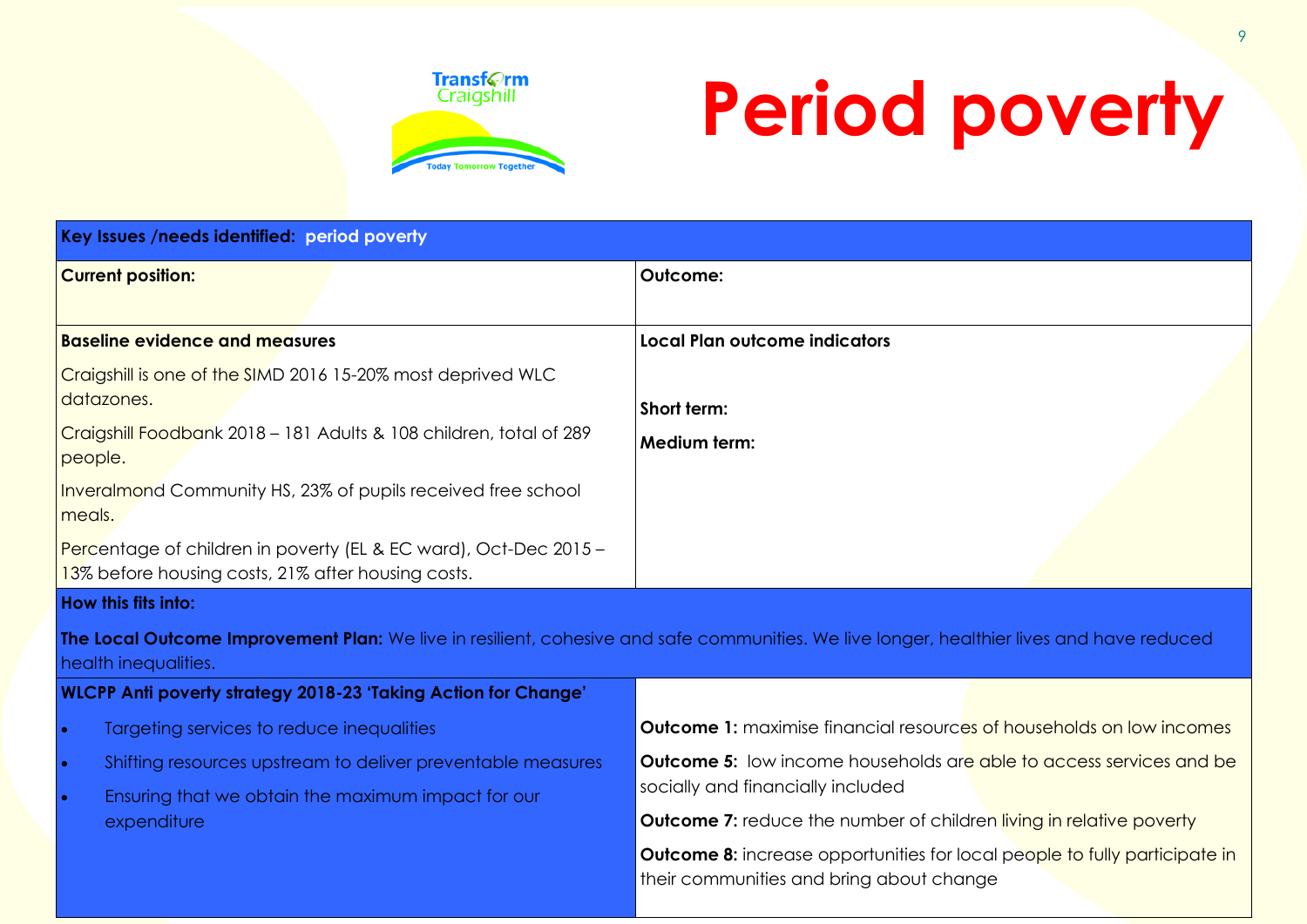### **period poverty**

| Outcome re-<br>quired               | What do we need<br>to do                                                                                                                                                                                                                                | How are we going to<br>do it                                                                                                                                                                                      | What do we need<br>(resources) to do | Who is going to<br>do it                                                            | <b>Timeframe</b> | How will we know we are succeed-<br>ing? outcome indicator/outputs                                                                                                                                                          |
|-------------------------------------|---------------------------------------------------------------------------------------------------------------------------------------------------------------------------------------------------------------------------------------------------------|-------------------------------------------------------------------------------------------------------------------------------------------------------------------------------------------------------------------|--------------------------------------|-------------------------------------------------------------------------------------|------------------|-----------------------------------------------------------------------------------------------------------------------------------------------------------------------------------------------------------------------------|
| Free access to<br>sanitary products | Develop a form to<br>find out the key<br>questions from anti<br>poverty group<br>Email out to all lo-<br>cal services and<br>organisations<br>Produce report of<br>key findings<br>Send findings up<br>to anti poverty<br>group for imple-<br>mentation | Map our what is al-<br>ready in the area<br>Map what is required<br>within each building,<br>gender neutral toilets<br>Find out what is a rea-<br>sonable amount of<br>products<br>What products are<br>required? | form                                 | Anti poverty<br>group<br>regeneration of-<br>ficer<br>Transform<br>Craigshill group | June 2019        | Form developed and emailed out<br>Findings report completed and sent<br>to anti poverty group for implemen-<br>tation<br>Anti poverty group implement the<br>findings to services and organisations<br>within the community |
| for residents                       |                                                                                                                                                                                                                                                         |                                                                                                                                                                                                                   |                                      |                                                                                     |                  |                                                                                                                                                                                                                             |
|                                     |                                                                                                                                                                                                                                                         |                                                                                                                                                                                                                   |                                      |                                                                                     |                  |                                                                                                                                                                                                                             |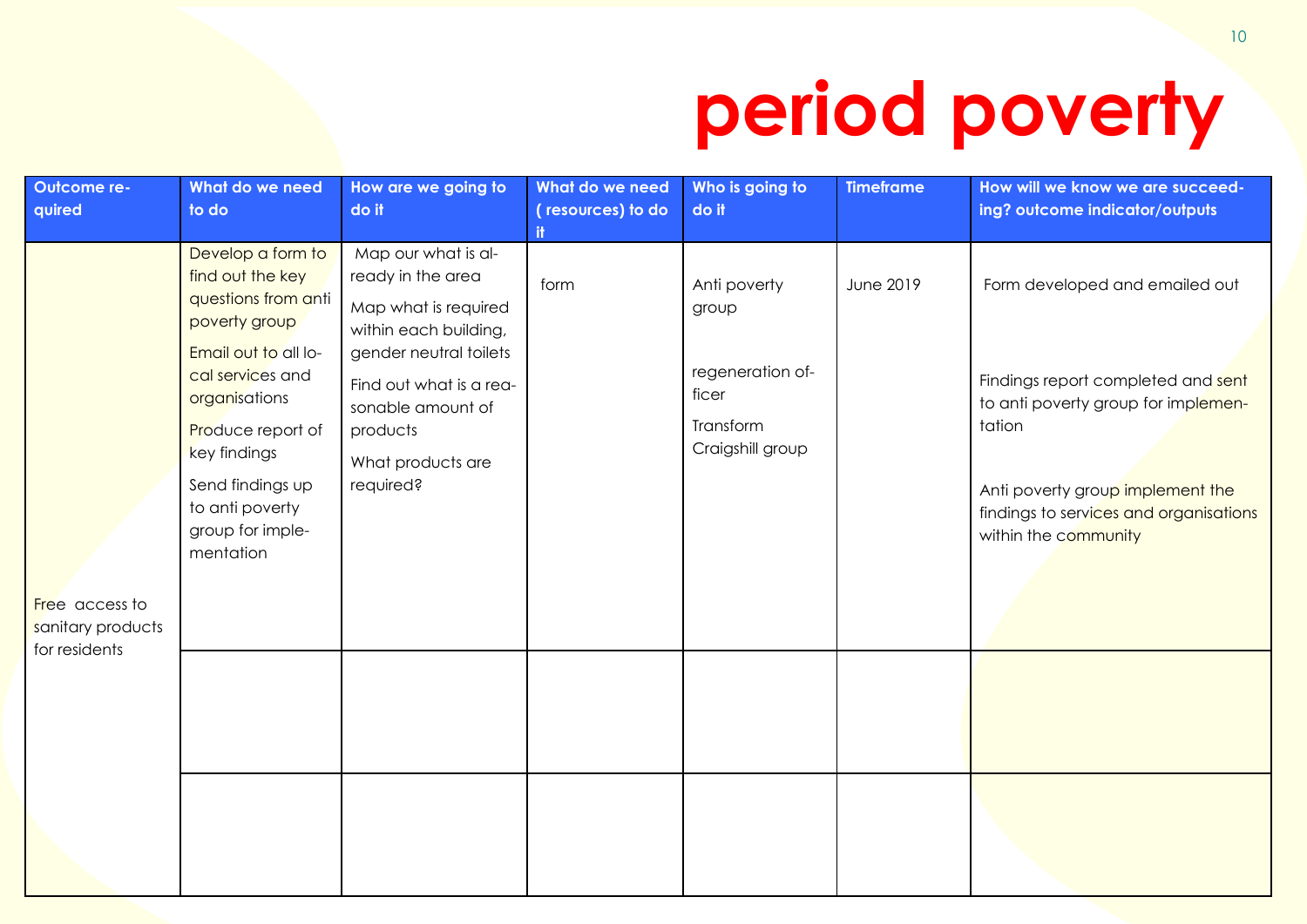#### **child poverty**

|           | Key Issues /needs identified: child poverty                                                                                                                                            |                                                                                                                                                  |
|-----------|----------------------------------------------------------------------------------------------------------------------------------------------------------------------------------------|--------------------------------------------------------------------------------------------------------------------------------------------------|
|           | <b>Current position:</b>                                                                                                                                                               | <b>Outcome:</b>                                                                                                                                  |
|           | The current climate shows increase in rent arrears, homelessness, access<br>to affordable and fresh food, access to hot meals due to the universal<br>credit role out and working poor |                                                                                                                                                  |
|           | <b>Baseline evidence and measures</b>                                                                                                                                                  | <b>Local Plan outcome indicators</b>                                                                                                             |
|           | 30% of children are living in low income families which is higher compared<br>to West Lothian (17%) (Source: Statistics.gov.uk 2014)                                                   | <b>Short term:</b>                                                                                                                               |
|           | Free school entitlements with Inveralmond HS at 23% compared to wl 15%<br>(Source: Scottish Government, School Meals Survey 2017)                                                      | <b>Medium term:</b>                                                                                                                              |
|           |                                                                                                                                                                                        |                                                                                                                                                  |
|           | <b>How this fits into:</b>                                                                                                                                                             |                                                                                                                                                  |
|           | inequalities.                                                                                                                                                                          | The Local Outcome Improvement Plan: We live in resilient, cohesive and safe communities. We live longer, healthier lives and have reduced health |
|           | WLCPP Anti poverty strategy 2018-23 'Taking Action for Change'                                                                                                                         |                                                                                                                                                  |
| $\bullet$ | Targeting services to reduce inequalities                                                                                                                                              | <b>Outcome 1:</b> maximise financial resources of households on low incomes                                                                      |
| $\bullet$ | Shifting resources upstream to deliver preventable measures                                                                                                                            | <b>Outcome 5:</b> low income households are able to access services and be                                                                       |
| $\bullet$ | Ensuring that we obtain the maximum impact for our expenditure                                                                                                                         | socially and financially included                                                                                                                |
|           |                                                                                                                                                                                        | Outcome 7: reduce the number of children living in relative poverty                                                                              |
|           |                                                                                                                                                                                        | <b>Outcome 8:</b> increase opportunities for local people to fully participate in their<br>communities and bring about change                    |
|           |                                                                                                                                                                                        |                                                                                                                                                  |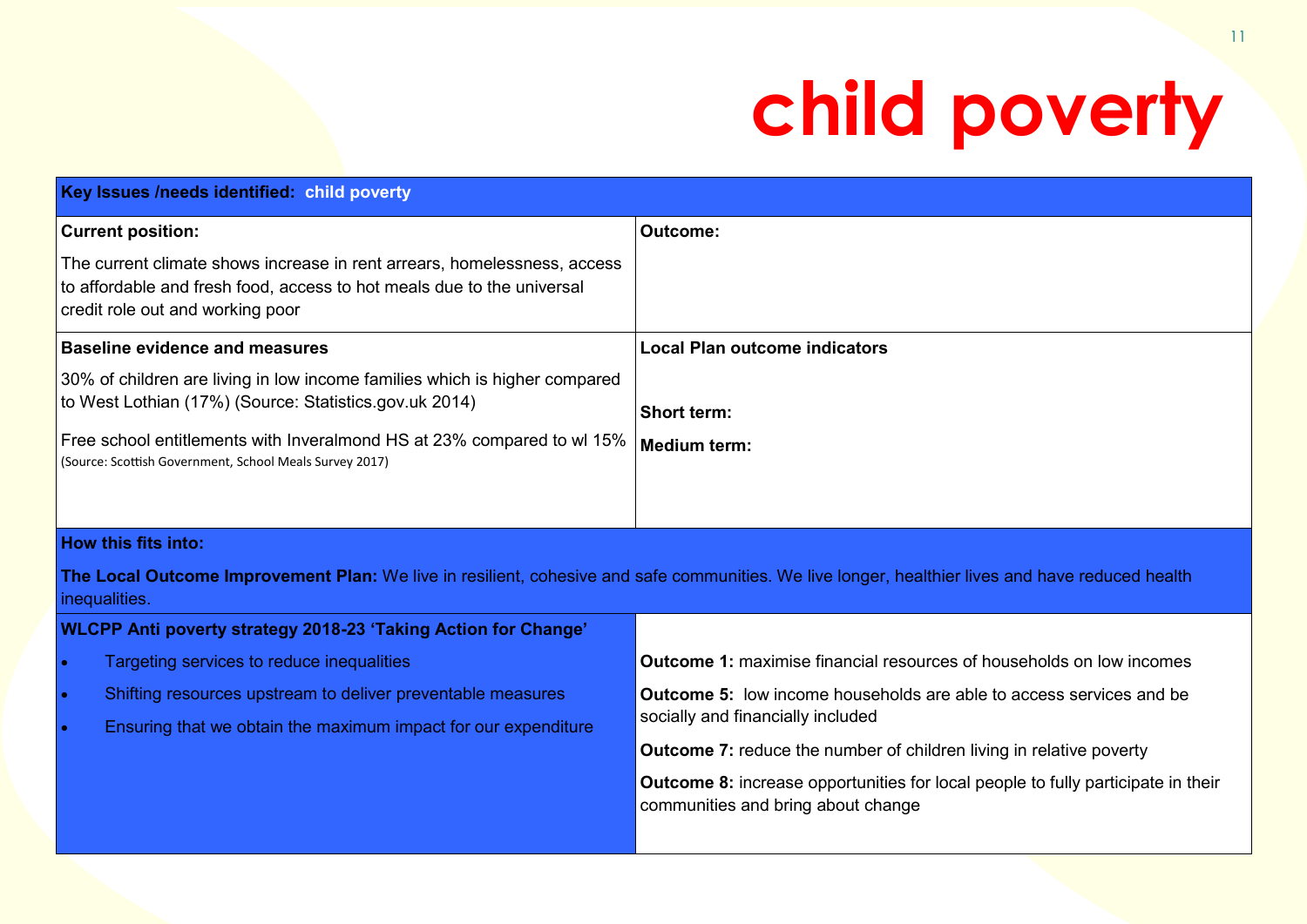

## **child poverty**

| Outcome re-<br>quired                                                                  | What do we need<br>to do                                              | How are we going to<br>do it                                    | What do we need<br>(resources) to do<br>-it | Who is going to<br>do it | <b>Timeframe</b> | How will we know we are succeed-<br>ing? outcome indicator/outputs                                                     |
|----------------------------------------------------------------------------------------|-----------------------------------------------------------------------|-----------------------------------------------------------------|---------------------------------------------|--------------------------|------------------|------------------------------------------------------------------------------------------------------------------------|
| Families able to<br>provide children<br>with clothing,<br>birthdays and<br>Christmases | Map all services<br>available just now<br>that operate in the<br>area | Visit and find out<br>what is available in<br>the area          |                                             | Com Reg /all             |                  | We will have a map of services offer-<br>ing children's good clean clothing at<br>a reduced price and or that is Free. |
| Families income is<br>maximised<br>through earnings<br>and benefits                    |                                                                       |                                                                 |                                             |                          |                  |                                                                                                                        |
| <b>Families</b> s feel<br>supported Men-<br>tally and physical-<br>ly.                 |                                                                       | Map out what kinds<br>of supports are out<br>there for families |                                             |                          |                  |                                                                                                                        |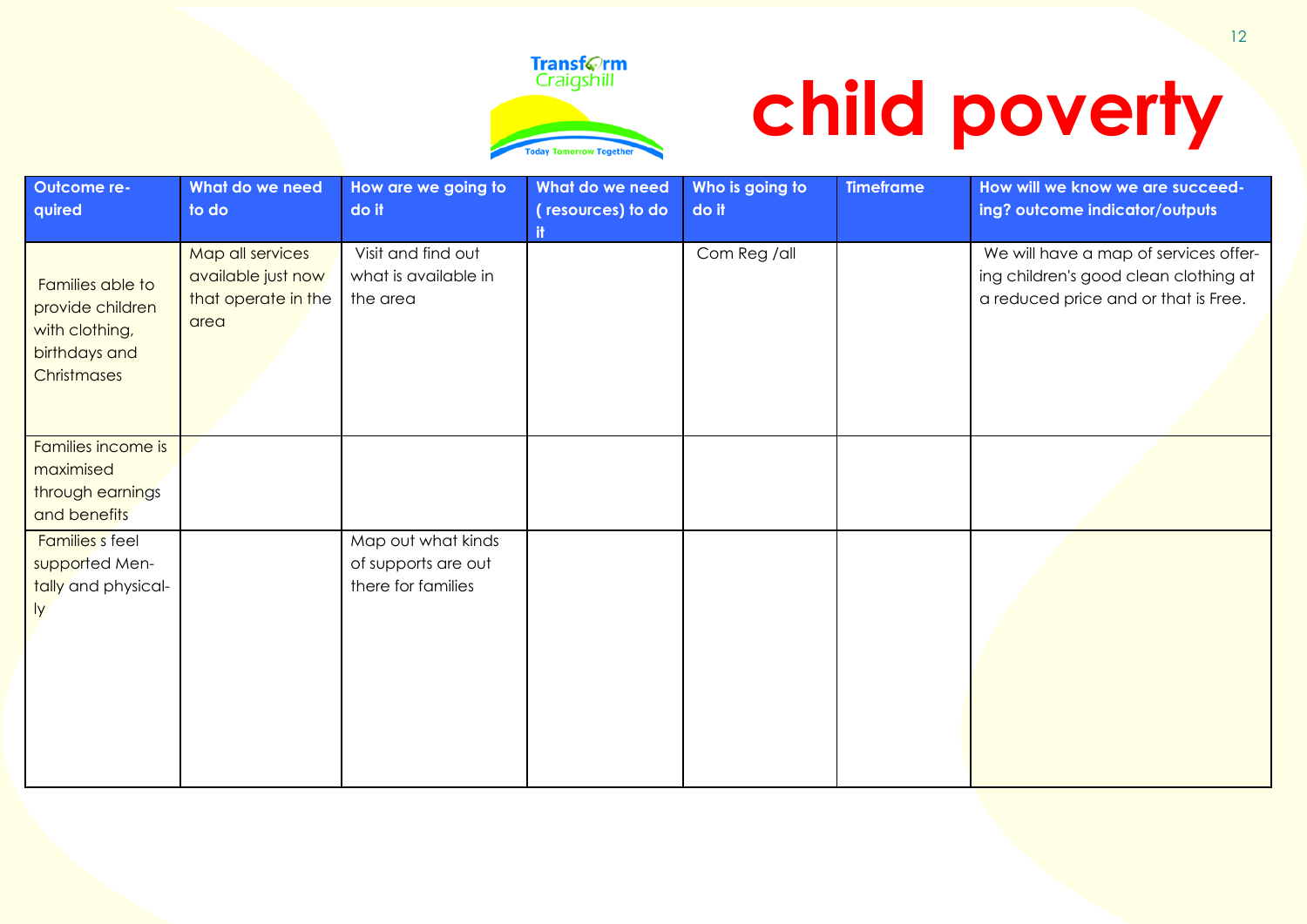#### **Mapping: access to children's clothing**













Cost Community meal Hot food takeaway foodbank referral required No referral required

| Services/organisations                       | <b>Monday</b> | <b>Tuesday</b> | <b>Wednesday Thursday Friday</b> |  | Saturday | <b>Sunday</b> |  |
|----------------------------------------------|---------------|----------------|----------------------------------|--|----------|---------------|--|
| <b>Letham bowling Club</b>                   |               |                |                                  |  |          |               |  |
| <b>Charity Shop</b><br><b>The Mall</b>       |               |                |                                  |  |          |               |  |
| <b>Craigshill GNN</b><br>Almondbank          |               |                |                                  |  |          |               |  |
| <b>School Clothing Bank</b><br>Via referrals |               |                |                                  |  |          |               |  |
| Kidzeco<br><b>Livingston Centre</b>          |               |                |                                  |  |          |               |  |
|                                              |               |                |                                  |  |          |               |  |
|                                              |               |                |                                  |  |          |               |  |
|                                              |               |                |                                  |  |          |               |  |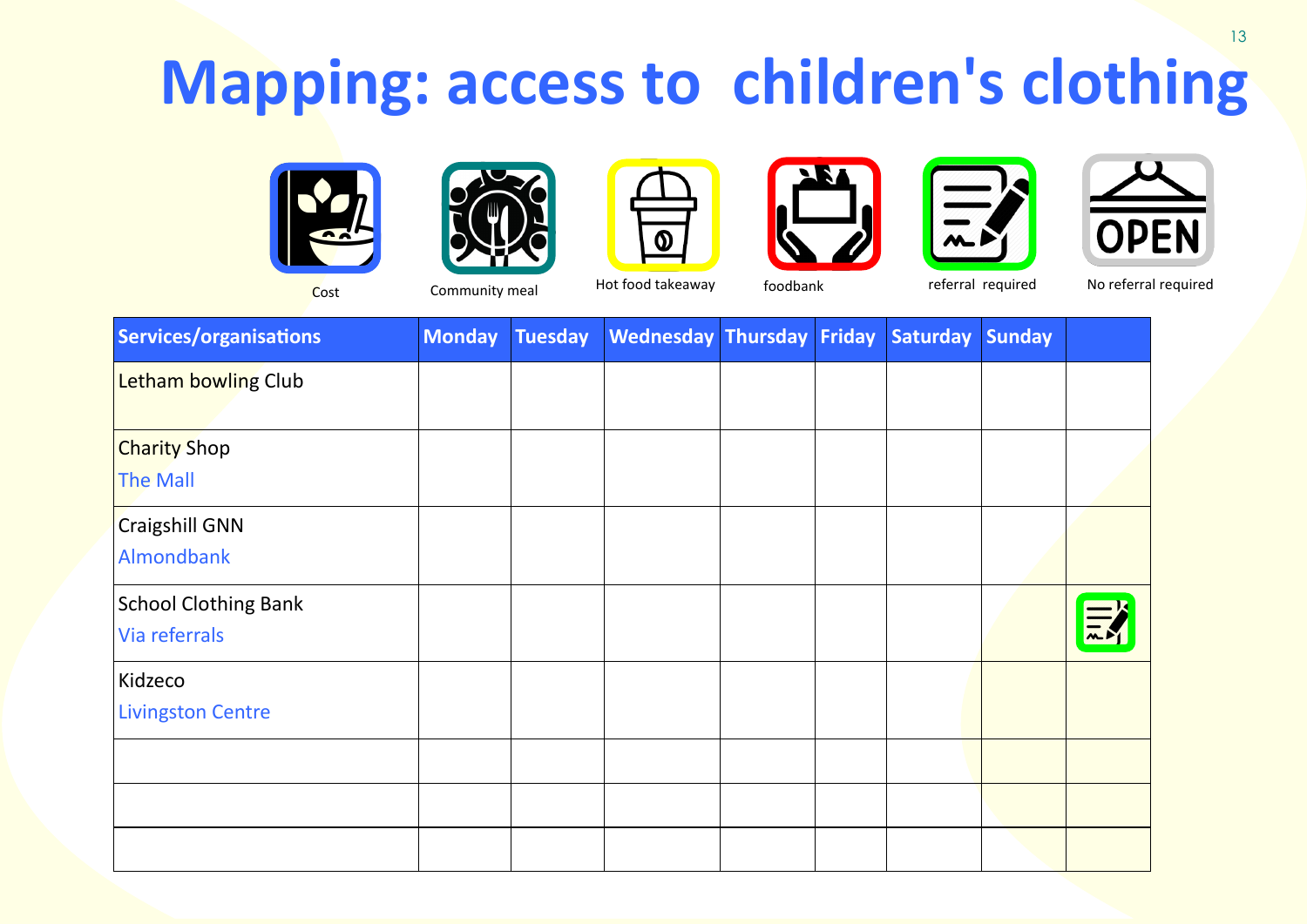

#### **Income deprivation**

| <b>Outcome:</b>                                                                                                                                  |  |  |  |  |
|--------------------------------------------------------------------------------------------------------------------------------------------------|--|--|--|--|
| That employees have maximised their incomes through wages, and<br>entitlements                                                                   |  |  |  |  |
| And that there is an increase in living wage and secure employment within<br>local businesses                                                    |  |  |  |  |
| <b>Local Plan outcome indicators</b>                                                                                                             |  |  |  |  |
| <b>Short term:</b><br>Medium term: that there is an                                                                                              |  |  |  |  |
|                                                                                                                                                  |  |  |  |  |
|                                                                                                                                                  |  |  |  |  |
| The Local Outcome Improvement Plan: We live in resilient, cohesive and safe communities. We live longer, healthier lives and have reduced health |  |  |  |  |
|                                                                                                                                                  |  |  |  |  |
| <b>Outcome 1:</b> maximise financial resources of households on low incomes                                                                      |  |  |  |  |
| Outcome 5: low income households are able to access services and be                                                                              |  |  |  |  |
| socially and financially included                                                                                                                |  |  |  |  |
| Outcome 7: reduce the number of children living in relative poverty                                                                              |  |  |  |  |
| <b>Outcome 8:</b> increase opportunities for local people to fully participate in their<br>communities and bring about change                    |  |  |  |  |
|                                                                                                                                                  |  |  |  |  |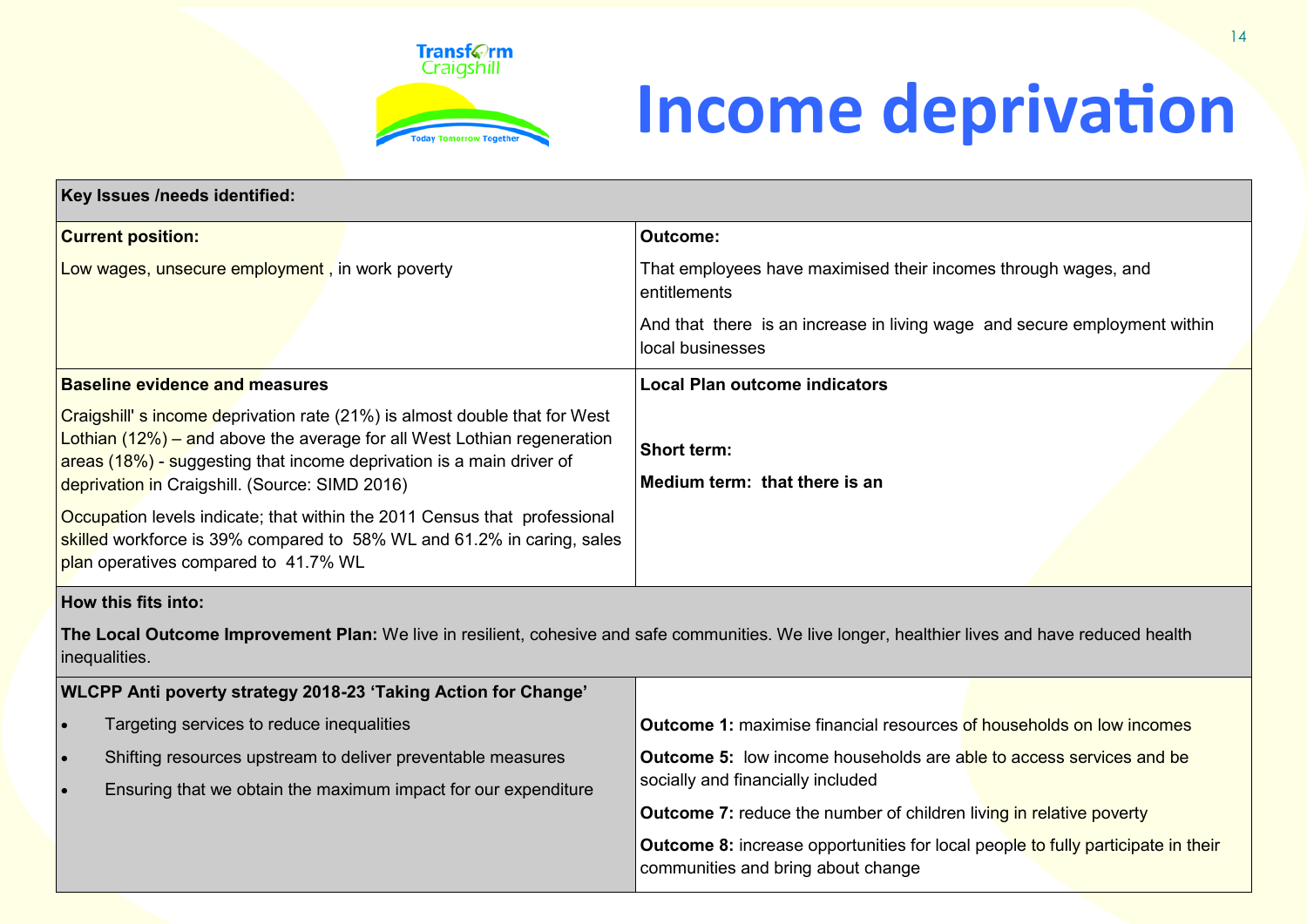

#### **Income deprivation**

| <b>Outcome required</b>                                                                                                         | What do we need to<br>do                                                  | How are we going to do it                                                                                                                            | What do we need<br>(resources) to do it | Who is going to do it                                                                                                    | <b>Timeframe</b>       | How will we know we are succeeding? out-<br>come indicator/outputs                                                                                                                                                                    |
|---------------------------------------------------------------------------------------------------------------------------------|---------------------------------------------------------------------------|------------------------------------------------------------------------------------------------------------------------------------------------------|-----------------------------------------|--------------------------------------------------------------------------------------------------------------------------|------------------------|---------------------------------------------------------------------------------------------------------------------------------------------------------------------------------------------------------------------------------------|
| That those on low<br>incomes know about<br>and have access to<br>advise and assistance<br>to maximise their<br>household income | Find out what is hap-<br>pening already<br>Anti poverty strategy<br>group | Link with anti poverty<br>strategy group<br>Mapping of local busi-<br>nesses                                                                         | Arrange meeting<br>Series of meetings   | Com Reg/<br>Com reg/econ devel-<br>opment /Business<br>Gateway                                                           | April 2019<br>May 2019 | Anti poverty group undertaking a pilot with-<br>in WLC and improvement service<br>All businesses within the ward mapped and<br>linked to nos of employees                                                                             |
| Residents can with-<br>draw their money<br>locally without being<br>charged                                                     | Find out if it is a com-<br>munity or national<br>issue?                  | Link with anti poverty<br>strategy group to find out<br>if local authority or com-<br>munity issue<br>CC will approach elected<br>members to discuss | N/A                                     | <b>Community Regener-</b><br>ation<br>Community council<br><b>Transform Craigshill</b><br>Anti poverty strategy<br>group | April 2019<br>May 2019 | CC have had response from elected mem-<br>bers<br>Anti poverty group have fed the information<br>up to Carnegie Trust for input within<br>Scottish Government and through the WL<br>CCP to be included in debate at National<br>level |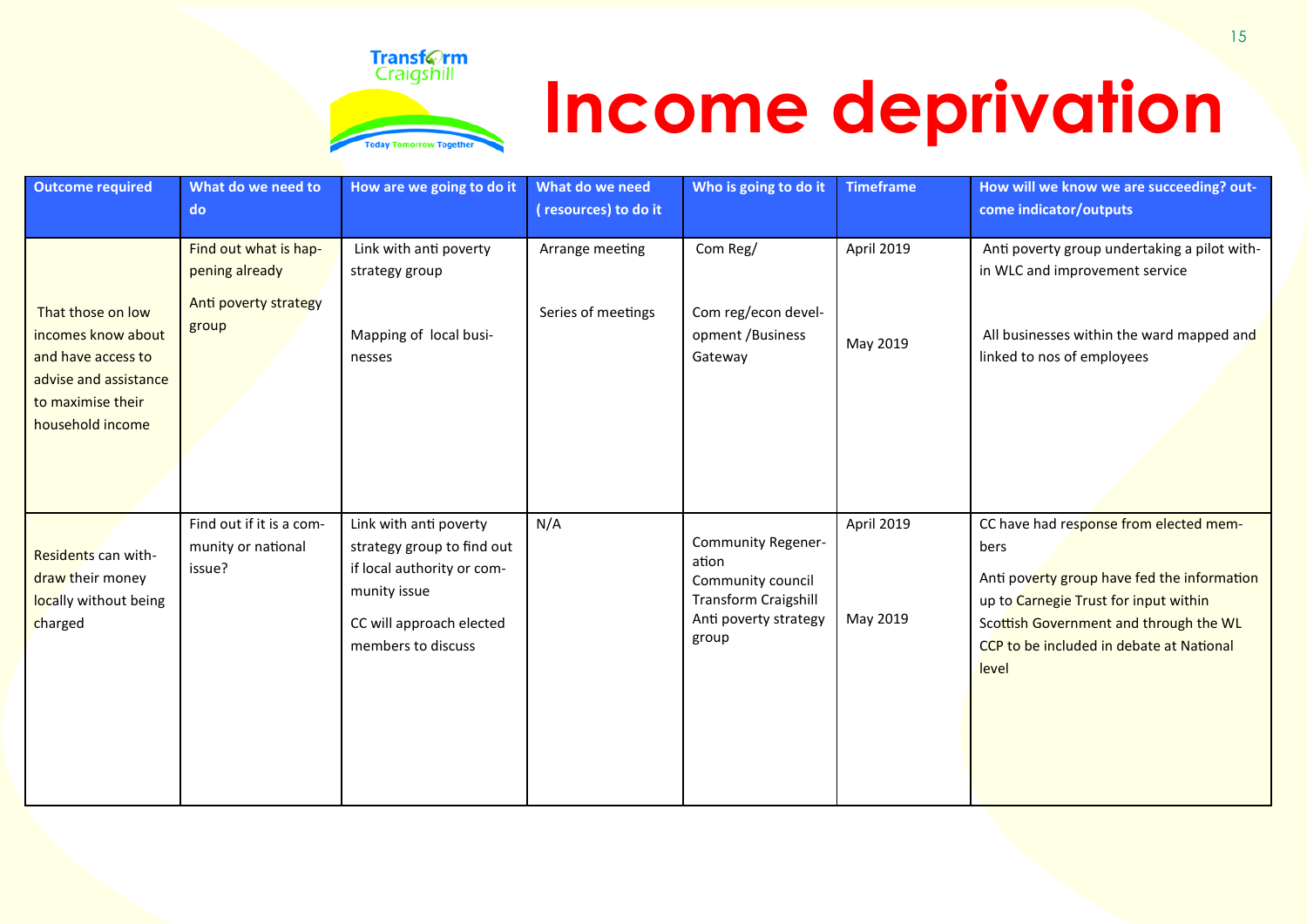

#### **Employability**

**Key Issues /needs identified: Employability Current position:**  Low wages, unsecure employment, in work poverty **Outcome:**  working age population has key competencies for the world of work and that they are able to make translations as and when for new job requirements **Baseline evidence and measures** Occupation levels indicate; that within the 2011 Census that professional skilled workforce is 39% compared to 58% WL and 61.2% in caring, sales plan operatives compared to 41.7% WLC **71% of students have 90% school attendance compared to WL average of** 83%  $\sqrt{4.9}$  is the highest level of the qualification Craigshill pupils leave school with compared to WLC average of 5.5 148 Standardized Ratio for Working age people that responded in the 2011 Census to have no qualification (WL:102). **11%** of 16 to 19 year olds are not in fulltime education, employment or training compared to (WL 7%) 3% of 17 to 21 year olds enrolling into higher education compared to (WL 8%) ( source: SIMD 2016 data from 2012/13 and 2013/14) **Local Plan outcome indicators Short term: Medium term:** 

#### **How this fits into:**

**The Local Outcome Improvement Plan:** We live in resilient, cohesive and safe communities. We live longer, healthier lives and have reduced health inequalities.

| WLCPP Anti poverty strategy 2018-23 'Taking Action for Change' | Outcome 1 |  |
|----------------------------------------------------------------|-----------|--|
| Targeting services to reduce inequalities                      |           |  |
| Shifting resources upstream to deliver preventable measures    |           |  |
| Ensuring that we obtain the maximum impact for our expenditure |           |  |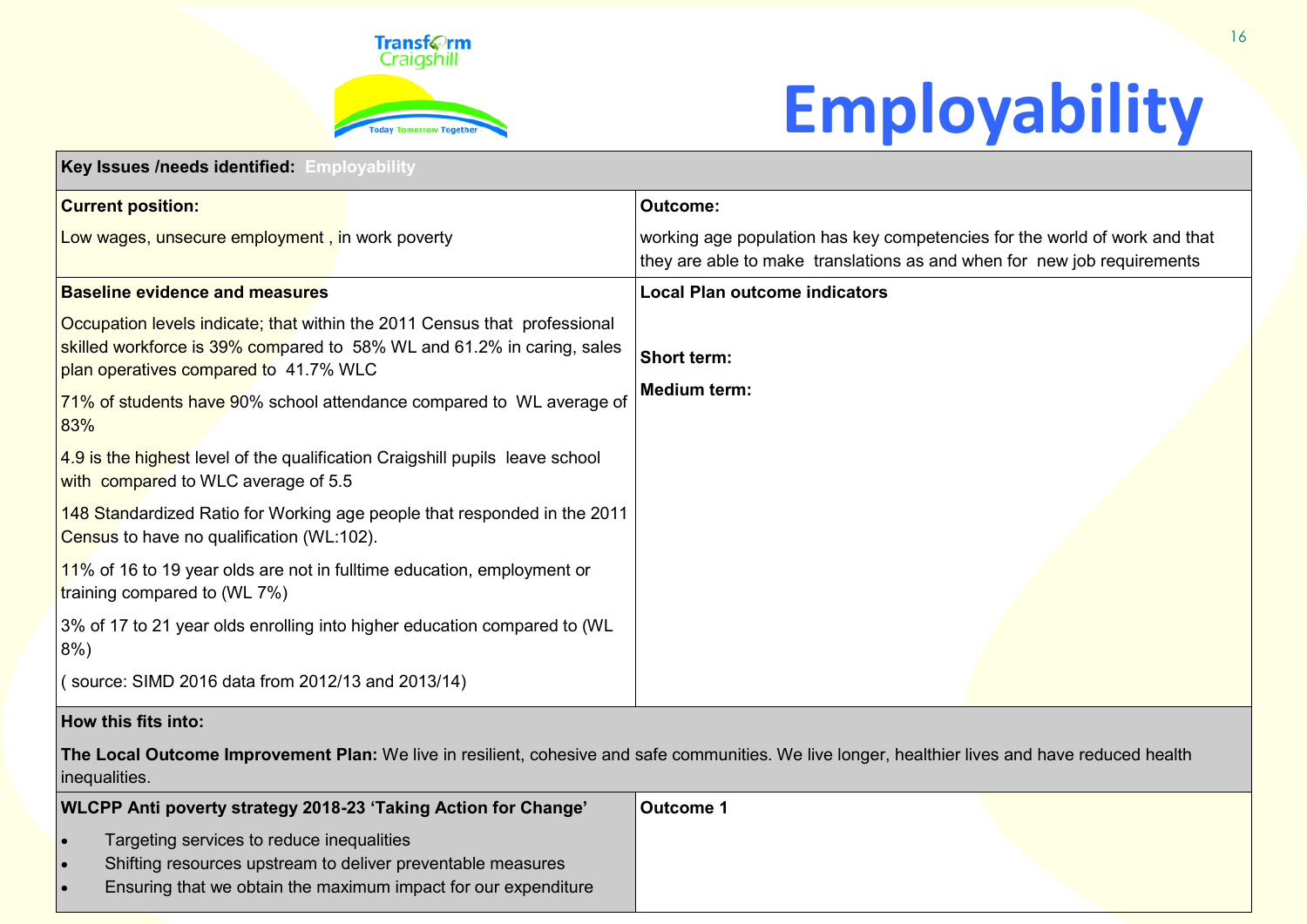

## **Employability**

| Outcome re-                                                                                                              | What do we need                                                                                                                                                                                    | How are we going to  | What do we need                | Who is going to do it                                                          | <b>Timeframe</b>                                  | How will we know we are succeed-                                                  |
|--------------------------------------------------------------------------------------------------------------------------|----------------------------------------------------------------------------------------------------------------------------------------------------------------------------------------------------|----------------------|--------------------------------|--------------------------------------------------------------------------------|---------------------------------------------------|-----------------------------------------------------------------------------------|
| quired                                                                                                                   | to do                                                                                                                                                                                              | do it                | (resources) to do<br>it.       |                                                                                |                                                   | ing? outcome indicator/outputs                                                    |
| Residents of<br>Craigshill life op-<br>portunities are<br>increased<br>through positive<br>employability pro-<br>grammes | Develop a form to<br>collate the infor-<br>mation required<br>Send form out to<br>all organizations<br>and services<br>Collate the find-<br>ings<br>produce a report<br>for the Transform<br>group | Map current activity |                                | Community<br>regeneration officer                                              | <b>July 2019</b><br>Sept 2019<br>December<br>2019 | Employability programmes mapped<br>with information on how and where<br>they link |
|                                                                                                                          | Craigsfarm Barn is<br>repurposed for<br>employability and<br>learning activity                                                                                                                     | Apply for funding    | Capital Regener-<br>ation Fund | Craigsfarm CDP /<br>Regeneration/local<br>authority/Scottish<br>Government/all | June 2019                                         | Funding awarded for Craigsfarm<br>barn development.                               |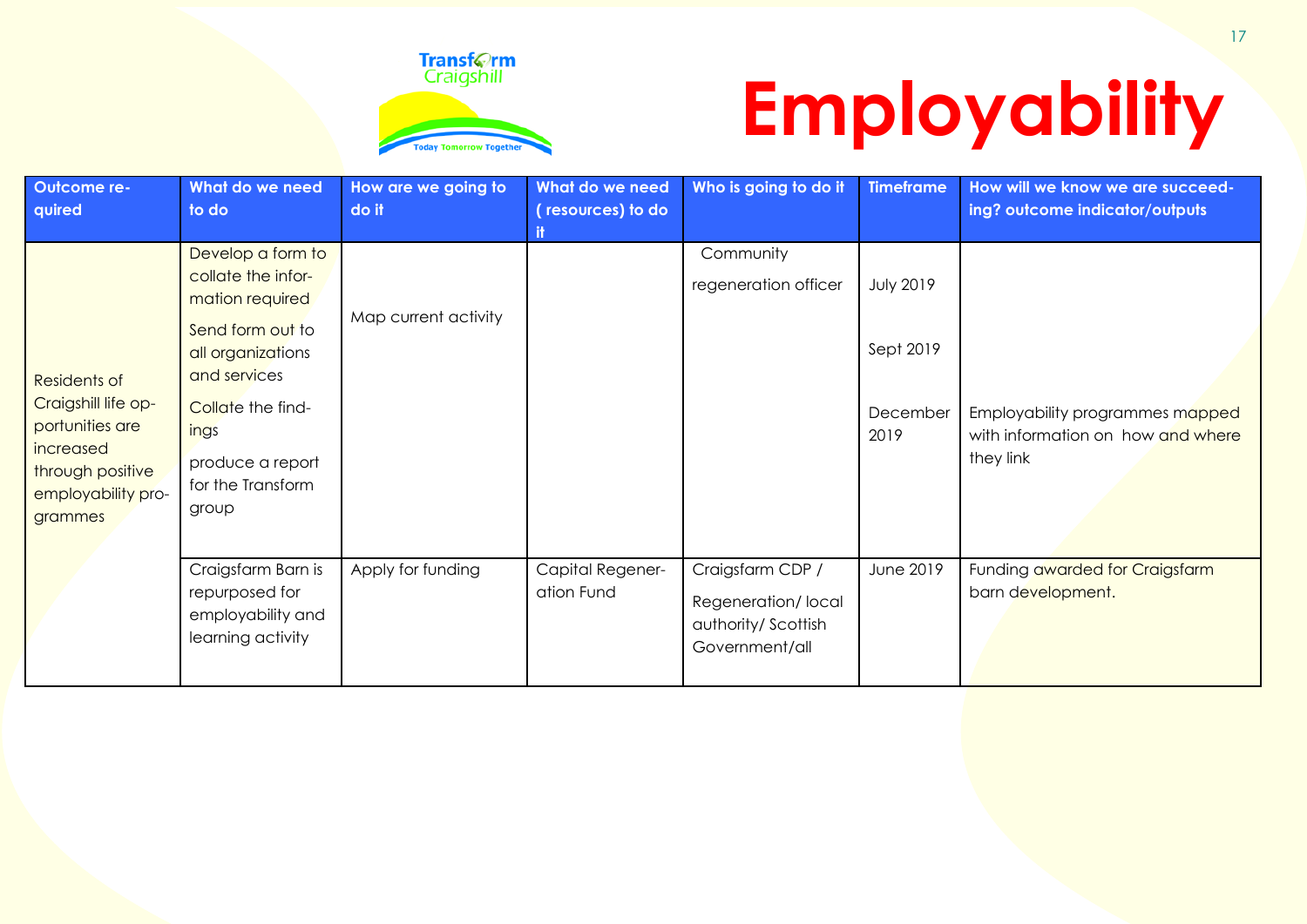

#### **homelessness**

| Key Issues /needs identified: Employability     |                                      |  |  |  |
|-------------------------------------------------|--------------------------------------|--|--|--|
| <b>Current position:</b>                        | Outcome:                             |  |  |  |
|                                                 |                                      |  |  |  |
|                                                 |                                      |  |  |  |
| <b>Baseline evidence and measures</b>           | <b>Local Plan outcome indicators</b> |  |  |  |
|                                                 |                                      |  |  |  |
|                                                 | Short term:                          |  |  |  |
|                                                 | <b>Medium term:</b>                  |  |  |  |
|                                                 |                                      |  |  |  |
| and the same state of the state and state and a |                                      |  |  |  |

#### **How this fits into:**

**The Local Outcome Improvement Plan:** We live in resilient, cohesive and safe communities. We live longer, healthier lives and have reduced health inequalities.

| WLCPP Anti poverty strategy 2018-23 'Taking Action for Change' |                                                                                                                   |                                                                                                                               |
|----------------------------------------------------------------|-------------------------------------------------------------------------------------------------------------------|-------------------------------------------------------------------------------------------------------------------------------|
| ∣ ●                                                            | Targeting services to reduce inequalities                                                                         | <b>Outcome 1:</b> maximise financial resources of households on low incomes                                                   |
| $\bullet$<br>$\bullet$                                         | Shifting resources upstream to deliver preventable measures<br>Ensuring that we obtain the maximum impact for our | <b>Outcome 5:</b> low income households are able to access services and be<br>socially and financially included               |
|                                                                | expenditure                                                                                                       | <b>Outcome 7:</b> reduce the number of children living in relative poverty                                                    |
|                                                                |                                                                                                                   | <b>Outcome 8:</b> increase opportunities for local people to fully participate in<br>their communities and bring about change |